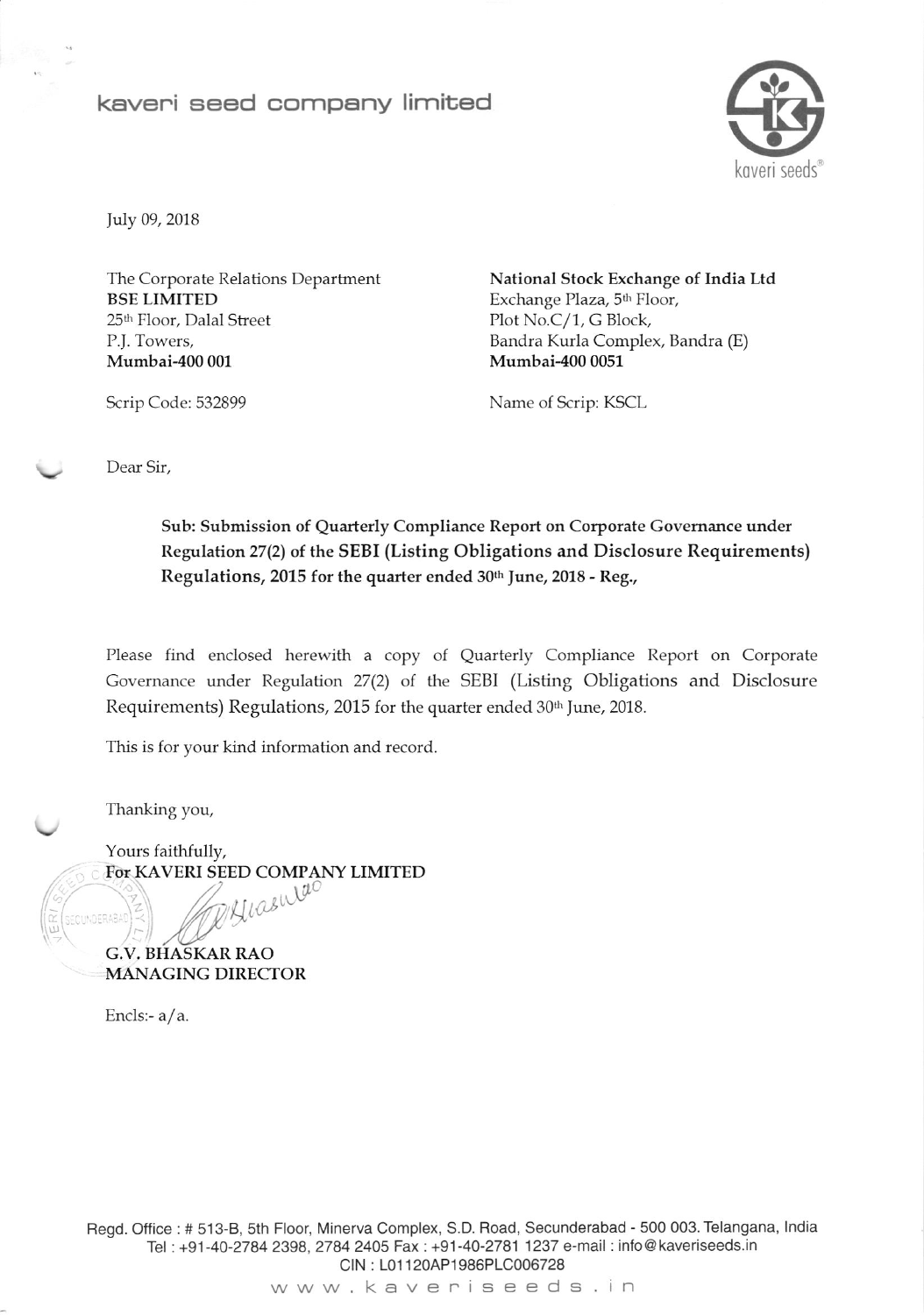| 1.                     | <b>Name of Listed Entity</b> | <b>KAVERI SEED COMPANY LIMITED</b>                                                                                             |                                                                                              |                                                                  |                            |                                                                                                                                           |                                                                                                                                                             |                                                                                                                                                                                           |
|------------------------|------------------------------|--------------------------------------------------------------------------------------------------------------------------------|----------------------------------------------------------------------------------------------|------------------------------------------------------------------|----------------------------|-------------------------------------------------------------------------------------------------------------------------------------------|-------------------------------------------------------------------------------------------------------------------------------------------------------------|-------------------------------------------------------------------------------------------------------------------------------------------------------------------------------------------|
| 2.                     | <b>Quarter ending</b>        | 30.06.2018                                                                                                                     |                                                                                              |                                                                  |                            |                                                                                                                                           |                                                                                                                                                             |                                                                                                                                                                                           |
| Title<br>(Mr.<br>/Ms.) | Name of the Director         | PAN & DIN                                                                                                                      | Category<br>(Chairperson<br>/Executive/<br>Non-<br>Executive/ in<br>dependent/<br>Nominee) * | Date of<br>Appoint ment<br>in the current<br>term<br>/cessati on | Tenure*                    | No of Directorship<br>in listed entities<br>including this listed<br>entity<br>(Refer Regulation<br>$25(1)$ of<br>Listing<br>Regulations) | Number of memberships<br>in Audit/ Stakeholder<br>Committee(s) including<br>this listed entity<br>(Refer Regulation 26(1) of<br><b>Listing Regulations)</b> | No of post of<br>Chairperson in<br>Audit/ Stakeholder<br>Committee held in<br>listed entities<br>including this listed<br>entity<br>(Refer Regulation<br>26(1) of Listing<br>Regulations) |
| Mr.                    | G.V. Bhaskar Rao             | AARPG8379F<br>&<br>00892232                                                                                                    | Chairman -<br>Executive                                                                      | 15.11.2016/<br>14.11.2021                                        | <b>NA</b>                  | $\mathbf 1$                                                                                                                               | <b>NIL</b>                                                                                                                                                  | <b>NIL</b>                                                                                                                                                                                |
| Mrs.                   | G. Vanaja Devi               | AHBPG5812G<br>&<br>00328947                                                                                                    | Executive                                                                                    | 15.11.2016/<br>14.11.2021                                        | <b>NA</b>                  | $\mathbf{1}$                                                                                                                              | <b>NIL</b>                                                                                                                                                  | <b>NIL</b>                                                                                                                                                                                |
| Mr.                    | C. Mithun Chand              | AFRPC8969E<br>$\&$<br>00764906                                                                                                 | <b>Executive</b>                                                                             | 15.11.2016/<br>14.11.2021                                        | <b>NA</b>                  | $\mathbf 1$                                                                                                                               | $\overline{2}$                                                                                                                                              | <b>NIL</b>                                                                                                                                                                                |
| Mr.                    | C. Vamsheedhar               | ADVPC1241M<br>&<br>01458939                                                                                                    | Executive                                                                                    | 15.11.2016/<br>14.11.2021                                        | <b>NA</b>                  | $\mathbf{1}$                                                                                                                              | $\mathbf 1$                                                                                                                                                 | <b>NIL</b>                                                                                                                                                                                |
| Dr.                    | G. Pawan                     | ABTPG8553E<br>&<br>00768751                                                                                                    | Non-<br>Executive                                                                            | 18.09.2006                                                       | <b>NA</b>                  | $\mathbf{1}$                                                                                                                              | <b>NIL</b>                                                                                                                                                  | <b>NIL</b>                                                                                                                                                                                |
| Mr.                    | # M. Srikanth Reddy          | AFJPM9283P<br>&<br>00026249                                                                                                    | Non-<br>Executive -<br>Independent                                                           | 18.09.2014/<br>17.09.2019                                        | 3 Years 8<br><b>Months</b> | $\mathbf{1}$                                                                                                                              | <b>NIL</b>                                                                                                                                                  | <b>NIL</b>                                                                                                                                                                                |
| Mr.                    | P. Varaprasad Rao            | AGMPP8280B<br>&<br>01971782                                                                                                    | Non-<br>Executive -<br>Independent                                                           | 18.09.2014/<br>17.09.2019                                        | 3 Years 9<br><b>Months</b> | $\mathbf 1$                                                                                                                               | $\overline{2}$                                                                                                                                              | $\mathbf{1}$                                                                                                                                                                              |
| Dr.                    | S. Raghuvardhan Reddy        | AJPPS8649K<br>&<br>01992206                                                                                                    | Non-<br>Executive -<br>Independent                                                           | 18.09.2014/<br>17.09.2019                                        | 3 Years 9<br><b>Months</b> | $\mathbf{1}$                                                                                                                              | $\mathbf 1$                                                                                                                                                 | <b>NIL</b>                                                                                                                                                                                |
| Dr.                    | S.M. Ilyas                   | AHIPS5691J<br>&<br>03542011                                                                                                    | Non-<br>Executive -<br>Independent                                                           | 18.09.2014/<br>17.09.2019                                        | 3 Years 9<br><b>Months</b> | $\mathbf{1}$                                                                                                                              | <b>NIL</b>                                                                                                                                                  | <b>NIL</b>                                                                                                                                                                                |
| Mr.                    | K. Purushotham               | AGKPK8119I<br>&<br>01540645                                                                                                    | Non-<br>Executive -<br>Independent                                                           | 18.09.2014/<br>17.09.2019                                        | 3 Years 9<br><b>Months</b> | $\mathbf{1}$                                                                                                                              | $\mathbf{1}$                                                                                                                                                | $\mathbf 1$                                                                                                                                                                               |
| Mrs.                   | # M. Chaya Ratan             | ABJPM6721E<br>&<br>08085687<br><sup>5</sup> PAN number of any director would not be displayed on the website of Stock Exchange | Non-<br>Executive -<br>Independent                                                           | 24.05.2018/<br>23.05.2023                                        | 1 month                    | $\mathbf{1}$                                                                                                                              | <b>NIL</b>                                                                                                                                                  | <b>NIL</b>                                                                                                                                                                                |

hyphen \* to be filled only for Independent Director. Tenure would mean total period from which Independent director is serving on Board of directors of the listed entity in continuity without any cooling off period.

# Mr. Srikanth Reddy resigned form his office of Directorship and Mrs. M. Chaya Ratan appointed as an Independent Director w.e.f. 24.05.2018 respectively

FOT KAVERI ŞEED COMPANY LID. Whisenles

(G.V. BHASKAR RAO)

Managing Director

 $, 1$ 

 $\epsilon$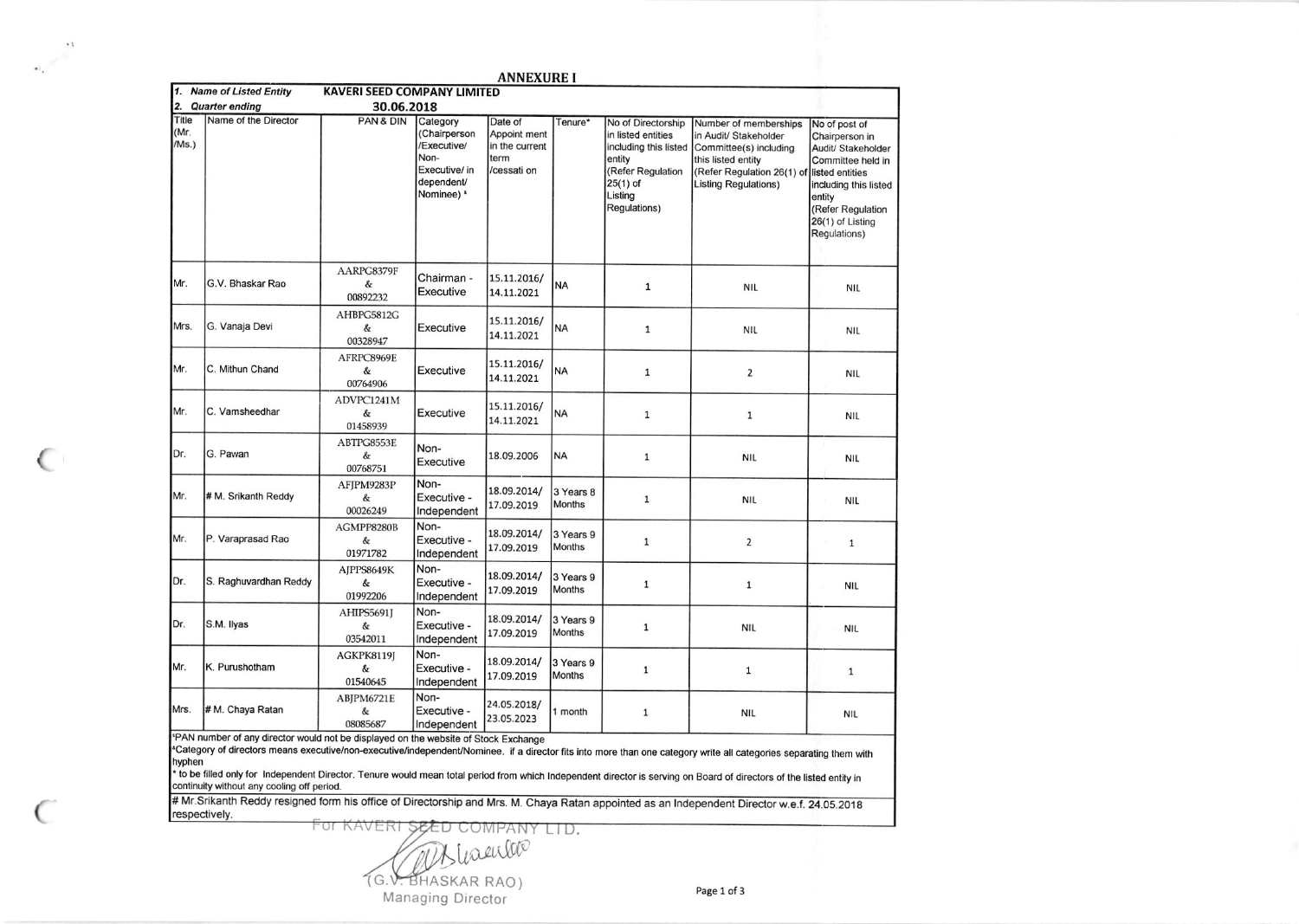| <b>Composition of Committees</b><br>II.                                                                             |         |  |                                                                                                                                                                    |                                                                            |  |  |
|---------------------------------------------------------------------------------------------------------------------|---------|--|--------------------------------------------------------------------------------------------------------------------------------------------------------------------|----------------------------------------------------------------------------|--|--|
| <b>Name of Committee</b>                                                                                            |         |  | Name of Committee members                                                                                                                                          | Category (Chairperson/Executive/ Non-<br>Executive/independent/Nominee) \$ |  |  |
| 1. Audit Committee                                                                                                  |         |  | K. Purushotham<br>S. Raghuvardhan Reddy<br>P. Varaprasad Rao<br>C. Mithun Chand                                                                                    | Independent-Chairperson<br>Independent<br>Independent<br>Executive         |  |  |
| 2. Nomination & Remuneration Committee                                                                              |         |  | P. Varaprasad Rao<br>S. Raghuvardhan Reddy<br>M. Chaya Ratan                                                                                                       | Independent-Chairperson<br>Independent<br>Independent                      |  |  |
| 3. Risk Management Committee(if applicable)                                                                         |         |  | <b>NA</b>                                                                                                                                                          | <b>NA</b>                                                                  |  |  |
| 4. Stakeholders Relationship Committee'                                                                             |         |  | P. Varaprasad Rao<br>C. Mithun Chand<br>C. Vamsheedhar                                                                                                             | Independent-Chairperson<br>Executive<br>Executive                          |  |  |
| hyphen<br><b>Meeting of Board of Directors</b><br>Ш.                                                                |         |  | *Category of directors means executive/non-executive/independent/Nominee. If a director fits into more than one category write all categories separating them with |                                                                            |  |  |
| Date(s) of Meeting (if any) in the previous quarter                                                                 |         |  | Date(s) of Meeting (if any) in the relevant quarter                                                                                                                | Maximum gap between any two consecutive<br>(in number of days)             |  |  |
| 07.02.2018                                                                                                          |         |  | 24.05.2018                                                                                                                                                         | 105                                                                        |  |  |
|                                                                                                                     |         |  |                                                                                                                                                                    |                                                                            |  |  |
| IV.<br><b>Meeting of Committees</b>                                                                                 |         |  |                                                                                                                                                                    |                                                                            |  |  |
| Date(s) of meeting of the<br>Whether requirement of Quorum met<br>committee in the relevant<br>(details)<br>quarter |         |  | Date(s) of meeting of the committee in the<br>previous quarter                                                                                                     | Maximum gap between any two consecutive<br>meetings in number of days*     |  |  |
| Audit Committee: 24.05.2018<br>Quorum met-yes                                                                       |         |  | Audit Committee: 07.02.2018                                                                                                                                        | 105                                                                        |  |  |
|                                                                                                                     |         |  | This information has to be mandatorily be given for audit committee, for rest of the committees giving this information is optional                                |                                                                            |  |  |
| V.<br><b>Related Party Transactions</b>                                                                             |         |  |                                                                                                                                                                    |                                                                            |  |  |
|                                                                                                                     | Subject |  |                                                                                                                                                                    | Compliance status (Yes/No/NA)refer note below                              |  |  |
| Whether prior approval of audit committee obtained                                                                  |         |  | <b>NA</b>                                                                                                                                                          |                                                                            |  |  |
| Whether shareholder approval obtained for material RPT                                                              |         |  | <b>NA</b>                                                                                                                                                          |                                                                            |  |  |
| Whether details of RPT entered into pursuant to omnibus approval<br>have been reviewed by Audit Committee           |         |  | <b>NA</b>                                                                                                                                                          |                                                                            |  |  |
| <b>Note</b>                                                                                                         |         |  |                                                                                                                                                                    |                                                                            |  |  |

1 In the column "Compliance Status", compliance or non-compliance may be indicated by Yes/No/N.A.. For example, if the Board has been composed in accordance with the requirements of Listing Regulations, "Yes" may be indicated. Similarly, in case the Listed Entity has no related party transactions, the words "N.A." may be indicated.

If status is "No" details of non-compliance may be given here.

 $\rightarrow$ 

FOR KAVERUSEED COMPANY LTD. Managing Director